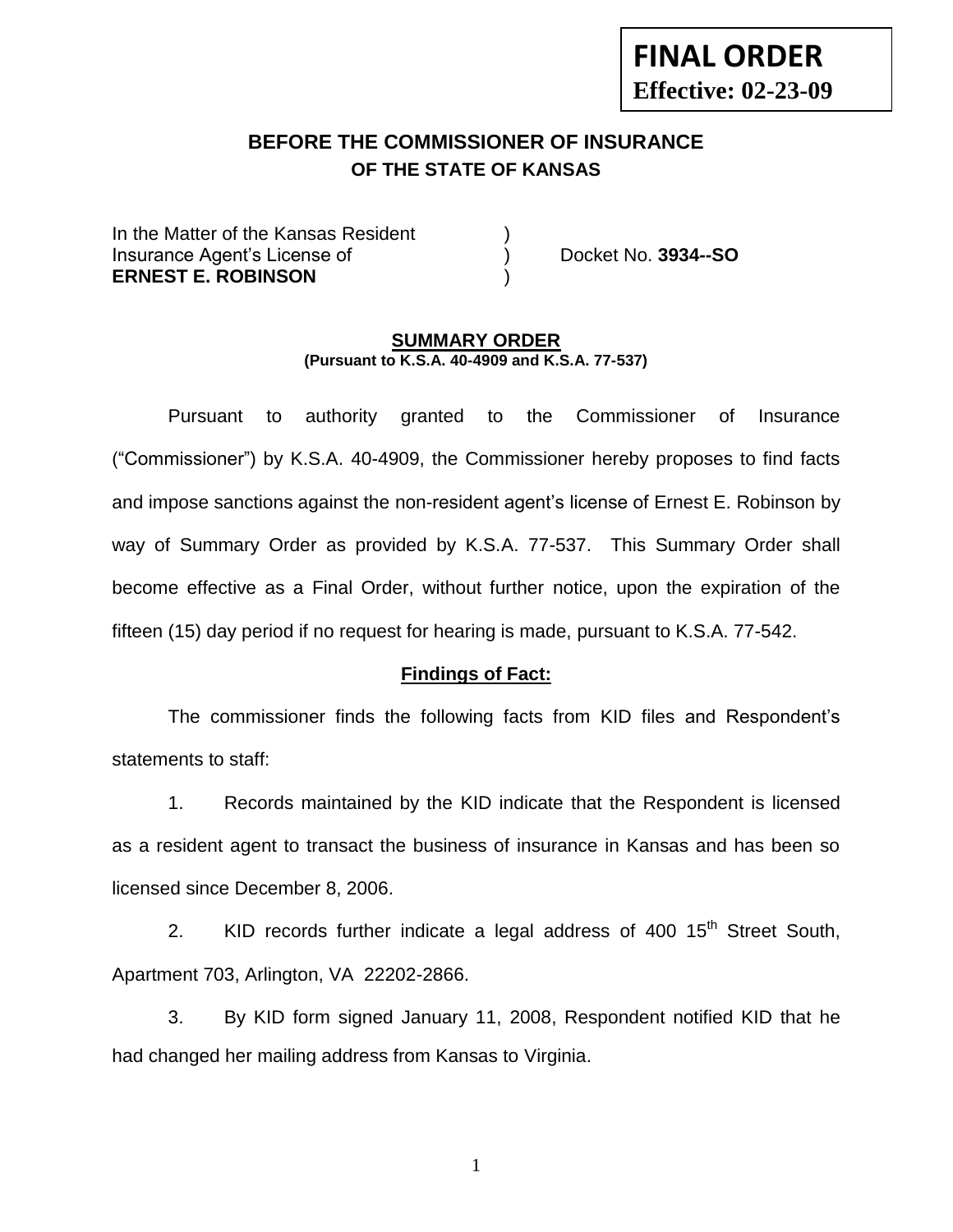4. KID wrote to Respondent on January 15, 2008, March 14, 2008, and June

16, 2008 requesting that Respondent prove that he had obtained a license in Virginia, his new state. Respondent did not provide such proof.

5. On September 8, 2008, Staff Attorney Stacy Bond wrote to Respondent notifying him of his violation of the Kansas Insurance law.

### **Applicable Law**

6. K.S.A. 40-4909(a) provides, in relevant part:

"The commissioner may deny, suspend, revoke or refuse renewal of any license issued under this act if the commissioner finds that the applicant or license holder has: (2) Violated: (A) Any provision of chapter 40 of the Kansas Statutes Annotated, and amendments thereto, or any rule and regulation promulgated hereunder (see also 40-4204(1). . .(8) Used any fraudulent, coercive, or dishonest practice, or demonstrated any incompetence, untrustworthiness, or financial irresponsibility in the conduct of business in this state or elsewhere. . .." K.S.A. 40-4909(a).

7. The Commissioner may revoke any license issued under the Insurance

Agents Licensing Act if the Commissioner finds that the interests of the insurer or the insurable interests of the public are not properly served under such license. K.S.A. 40- 4909(b).

8. K.S.A. 40-4906(c)(1) requires a producer to provide certification from a

new resident state.

9. K.S.A. 40-4906 provides for issuance of a nonresident agent's license in

reliance upon the agent's valid license in the agent's home state.

### **Conclusions of Law**

10. The Commissioner has jurisdiction over Respondent as well as the subject matter of this proceeding, and such proceeding is held in the public interest.

2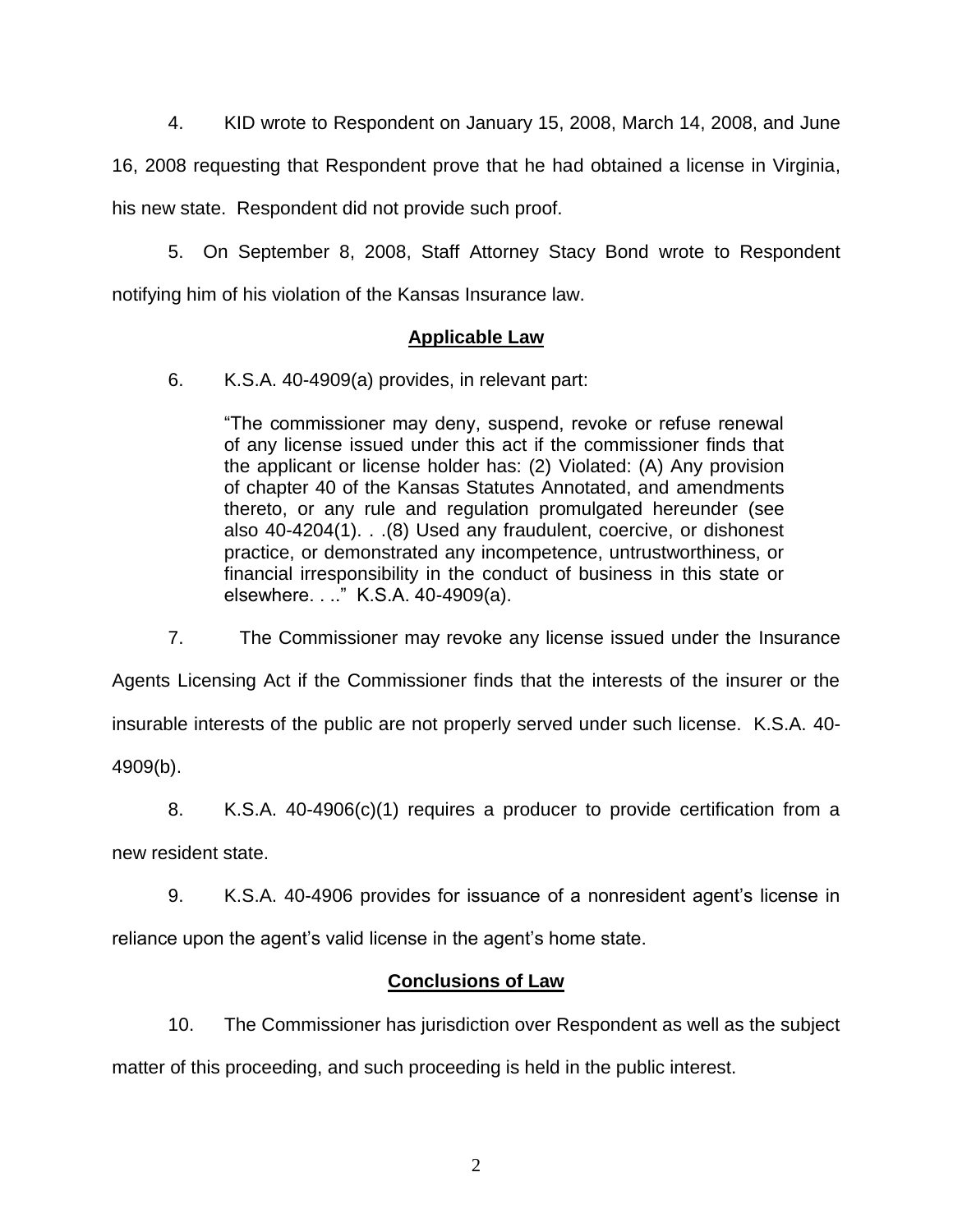The Commissioner finds, based on the facts contained in paragraphs 3, 4 and 5, that Respondent has demonstrated incompetence, untrustworthiness, or financial irresponsibility in the conduct of business.

11. Based on the Respondent's failure to keep KID informed as to the true residence address, or informed as to his licensure in Virginia, the Commissioner concludes that sufficient grounds exist for the revocation of Respondent's insurance agent's license pursuant to K.S.A. 2004 Supp. 40-4909(b) because such license is not properly serving the interests of the insurer and the insurable interests of the public.

12. Based on the facts and circumstances set forth herein, it appears that the use of summary proceedings in this matter is appropriate, in accordance with the provisions set forth in K.S.A. 77-537(a), in that the use of summary proceedings does not violate any provision of the law and the protection of the public interest does not require the KID to give notice and opportunity to participate to persons other than Ernest E. Robinson.

# **IT IS THEREFORE ORDERED BY THE COMMISSIONER OF INSURANCE THAT** the Kansas resident insurance agent's license of Ernest E. Robinson is hereby **REVOKED. It is further ordered,** that Ernest E. Robinson shall **CEASE and DESIST** from the sale, solicitation, or negotiation of insurance and/or receiving compensation deriving from the sale, solicitation, or negotiation of insurance conducted after the effective date of this order.

3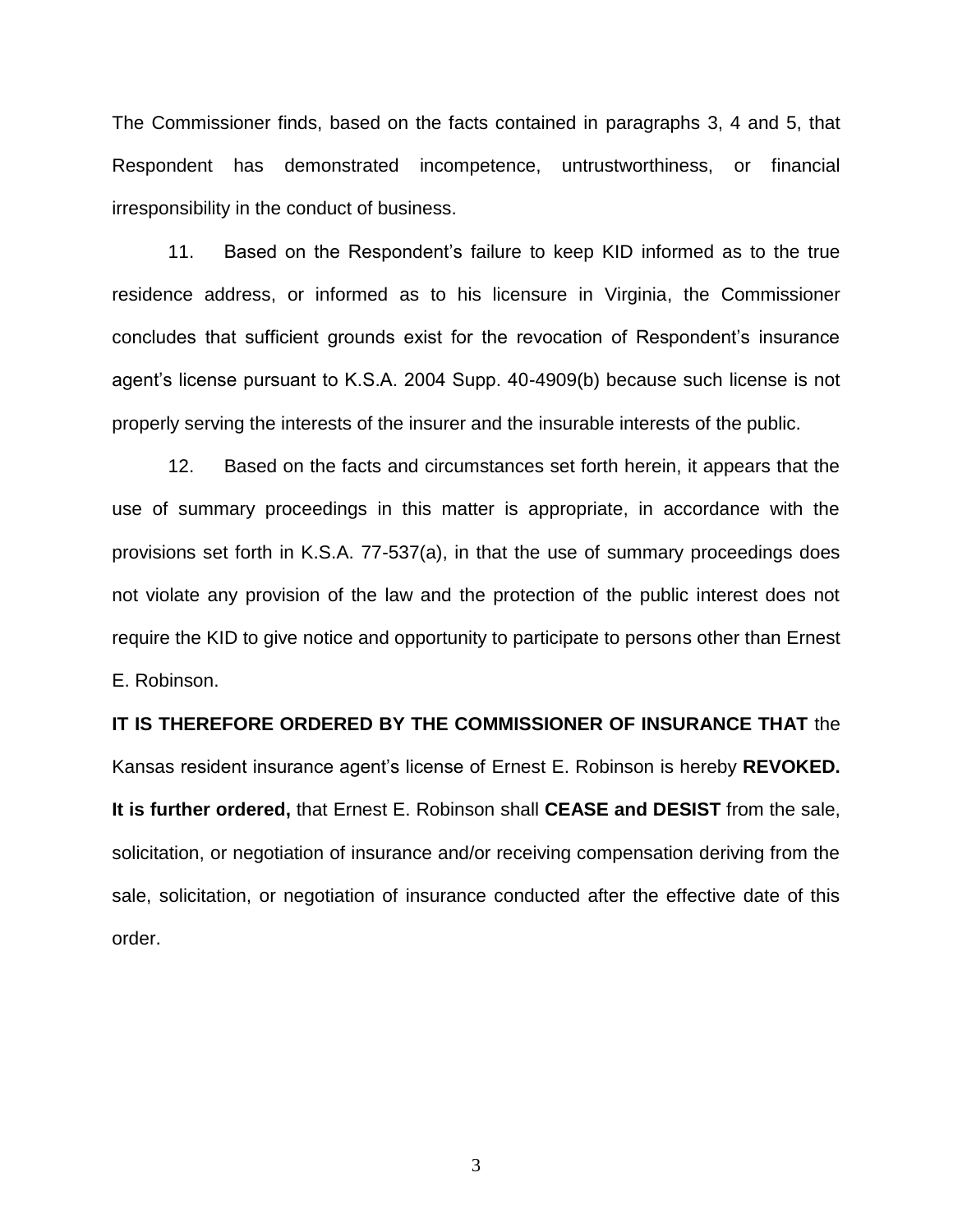**IT IS SO ORDERED THIS \_\_4th\_\_ DAY OF FEBRUARY, 2009, IN THE CITY OF TOPEKA, COUNTY OF SHAWNEE, STATE OF KANSAS.**



\_/s/ Sandy Praeger\_\_\_\_\_\_\_\_\_\_\_\_\_\_\_\_ Sandy Praeger Commissioner of Insurance

BY:

\_/s/ John W. Campbell\_\_\_\_\_\_\_\_\_\_\_\_\_\_ John W. Campbell General Counsel

## **NOTICE OF RIGHTS**

(Pursuant to K.S.A. 77-542)

Ernest E. Robinson (Respondent) is entitled to a hearing pursuant to K.S.A. 77-537 and

K.S.A. 77-542, the Kansas Administrative Procedure Act. If Respondent desires a

hearing, she must file a written request for a hearing with:

John W. Campbell, General Counsel Kansas Insurance Department 420 S.W. 9<sup>th</sup> Street Topeka, Kansas 66612

This request must be filed within fifteen (15) days from the date of service of this Order.

If Respondent requests a hearing, the Kansas Insurance Department will notify the

Respondent of the time and place of the hearing and information on procedures, right of

representation, and other rights of parties relating to the conduct of the hearing, before

commencement of the same.

If a hearing is not requested in the time and manner stated above, this Summary Order

shall become effective as a Final Order upon the expiration of time for requesting a